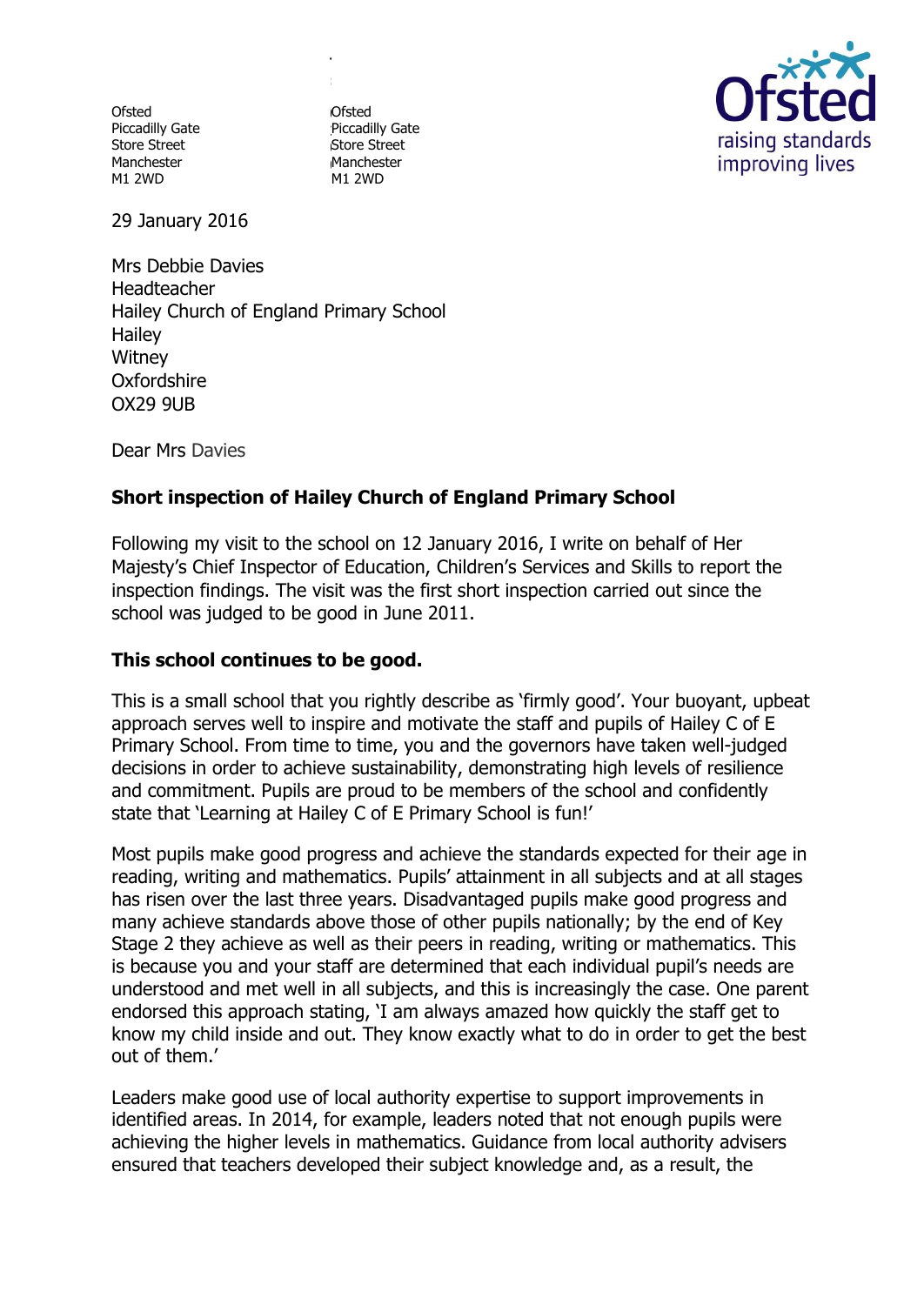

proportion of pupils gaining higher levels in mathematics rose and exceeded the national average in 2015. This illustrates the strong and beneficial partnership forged between school leaders, local authority advisers and school staff.

You have created a united and committed teaching team which is determined to serve Hailey pupils well. You are adept at ensuring teachers receive appropriate training to develop their skills and expertise, regardless of stage of career or experience. Teachers appreciate the faith you demonstrate in their capacity to improve further and talk enthusiastically about the support they receive. In turn, this means they give of their best, offering high levels of commitment. The quality of teaching has improved since the last inspection.

At the last inspection, inspectors identified two areas for improvement: to ensure that pupils always receive challenging work that is closely matched to their abilities; and to develop pupils' awareness of the diversity of cultures in the United Kingdom by providing more first-hand experiences.

Leaders have addressed both of these aspects effectively:

- $\blacksquare$  The very large majority of pupils make good progress in reading, writing and mathematics. Children in the early years make at least typical progress so that, last year, the proportion of children who were ready for Year 1 at the end of Reception was above that found nationally.
- Pupils demonstrate high levels of understanding about other cultures, religions and beliefs. Inspiring themes encourage pupils to discuss and consider differences and similarities across different cultures. Pupils are challenged to consider in depth their perceptions of themselves and others. As a result, pupils have a growing awareness of other cultures across the world.

### **Safeguarding is effective.**

Governors and senior leaders are highly committed to keeping pupils safe. They are quick to respond to changes to statutory requirements, ensuring staff are trained appropriately and promptly. This ensures the team is knowledgeable and up to date with what is expected. For example, staff have a comprehensive understanding of the government's 'Prevent' strategy because of recent training. Equally, governors and leaders have ensured that requirements such as staff–pupil ratios are fully met in the new Nursery class. This attention to statutory requirements ensures pupils are safe.

Leaders hold procedures under regular review, such as the school's anti-bullying policy. Parents receive up-to-date information and are encouraged to speak to school staff if problems arise. There is clear evidence that staff respond to parental concerns promptly. Record keeping is extremely comprehensive. Pupils' well-being and safety are given high priority. Leaders are quick to implement well-judged action plans to ensure procedures are of the highest quality.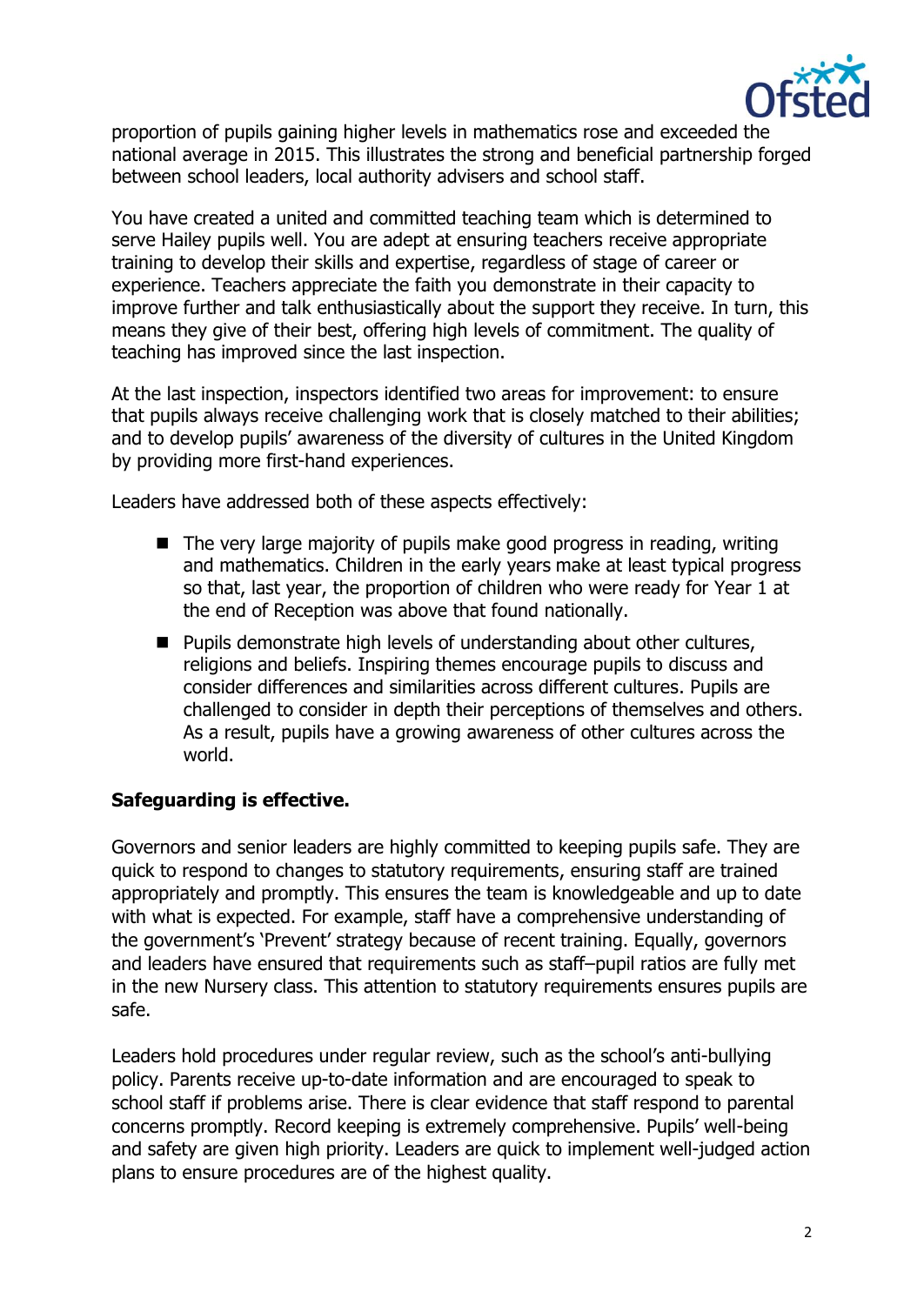

#### **Inspection findings**

- Governors and leaders are determined not to rest on their laurels and have helpfully constructed an ambitious five-year improvement plan. Measures to evaluate success are kept under scrutiny so that any slippage is quickly and appropriately addressed. There are many strengths to your approach. Notably, each member of staff, regardless of stage of career or experience, leads on specific aspects. This ensures a collegiate, distributed approach with high levels of shared commitment to improvement. Equally, staff appreciate the high levels of trust and confidence you show in them. As a result, this is a school characterised by good standards and determination to improve even further.
- The new Nursery class and recently established 'Early Birds' club ensure there is a range of childcare options available to the local community. Working parents are particularly appreciative of the extended care arrangements you have established. You acknowledge that difficult and sometimes unpopular decisions have had to be made to ensure that you have full responsibility for all aspects of the provision on offer to families.
- Governors offer high levels of challenge based on a clear understanding of their role. Governors have re-aligned committees and responsibilities to ensure their work complements school priorities. They regularly review their own effectiveness and make changes as appropriate. For example, governors with a financial background or personnel experience have now moved to committees where these skills can be better utilised. Governors are clear that their role is a strategic one and operational matters lie with school leaders. This clear understanding alongside high levels of expertise ensures that, as the headteacher puts it, there 'are no rubber stamping exercises here'.
- Local authority and diocesan officers keep a watchful eye on school performance. They offer you helpful support, much of which has led to improvements, such as in mathematics, where standards have risen.
- Pupils benefit from regular opportunities to develop their mathematical understanding, exploring concepts through practical and visual activities. For example, in a Year 3 and Year 4 class, pupils were able to find multiplication facts for the number 16 confidently, using cubes to construct arrays. Pupils are developing their conceptual understanding well and have the skills they need to complete written mathematical sums and problems with high levels of success.
- $\blacksquare$  Disadvantaged pupils achieve well. By the time these pupils leave school many have achieved the standards expected for their age and some exceed them. Staff know the pupils extremely well and promptly implement additional support if they are at risk of falling behind. You have ensured that pupil premium funding is spent wisely and all pupils make good progress.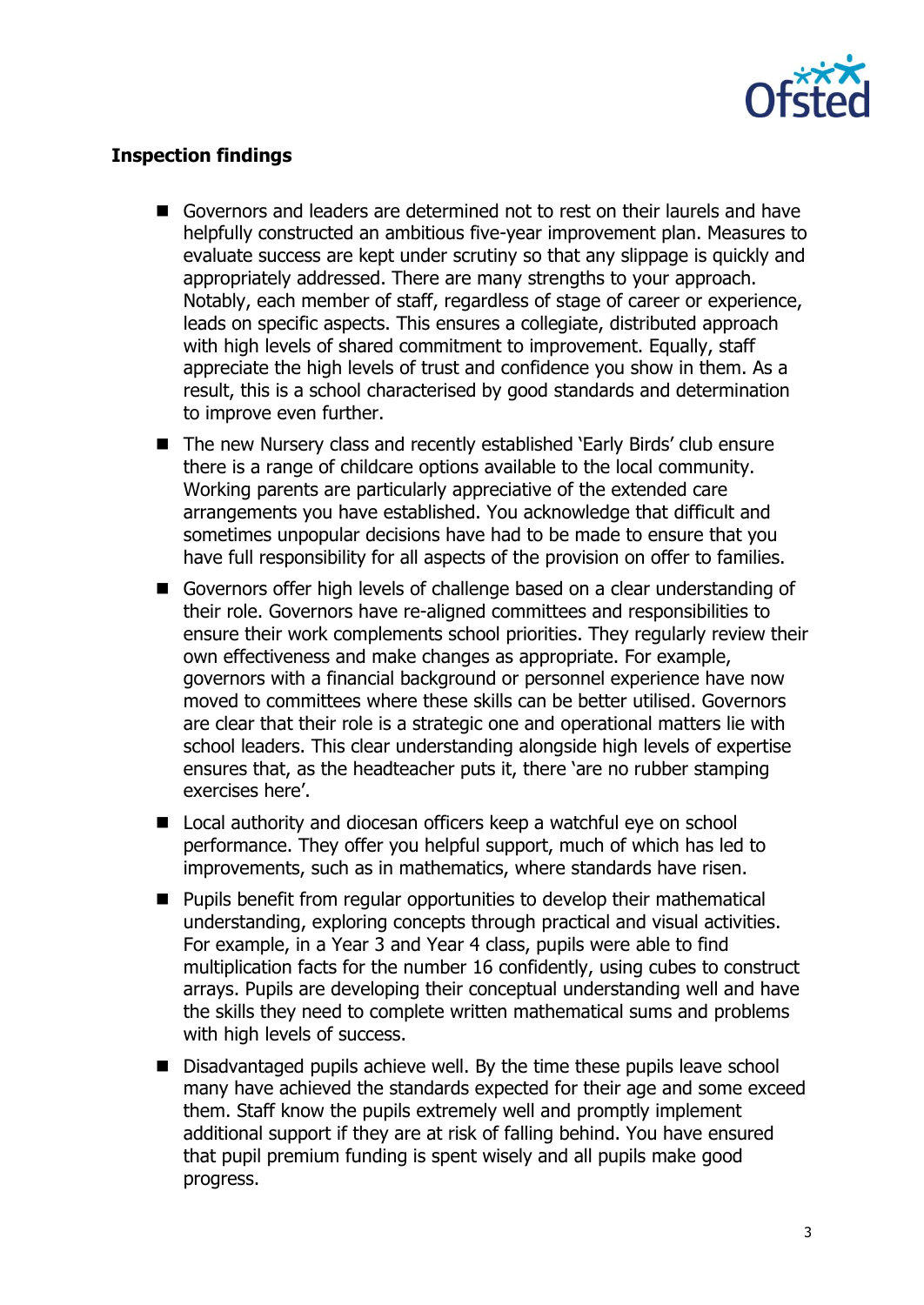

- Disabled pupils and those with special educational needs make good and sometimes rapid progress. Teaching assistants offer excellent support to pupils, knowing their learning needs well. Small-group or one-to-one support sessions are carefully planned to meet the needs of each individual. For example, in a Year 1 and Year 2 class, pupils were supported skilfully to construct sentences using a variety of adjectives and verbs. Such expert teaching contributes successfully to these pupils' good progress in writing and reading skills as well as promoting the rapid development of their speaking and listening skills.
- The quality of teaching is good. Pupils readily engage in well-planned learning opportunities, working at an appropriate level. Teachers have high expectations and ensure pupils achieve well. For example, in a Year 5 and 6 class pupils enjoyed playing games to consolidate their understanding of common, proper, collective and abstract nouns. Sometimes, the most-able pupils have to repeat learning they have already grasped before tackling activities that challenge them more deeply.
- Staff implement the school's marking policy diligently. There are high levels of consistency from class to class. Pupils receive high-quality feedback from teachers. Pupils know how to improve their work.
- Staff are proud to be members of this hardworking and successful school. They appreciate the high levels of support they receive from you and the training opportunities they receive. They expressed high levels of satisfaction, clearly enjoying working for you and the pupils of Hailey C of E Primary School.
- **Parents rightly appreciate the quality of teaching in the school. One parent** commented that 'teaching is really good: my children are pushed and so move forward with their learning and achieve their best; they are happy at school'.
- $\blacksquare$  Pupils in the early years benefit from the well-structured learning environment and extensive school facilities. Staff plan varied indoor and outdoor learning activities that hold much appeal to children. Adults interact adroitly with children, particularly in small-group tasks, using well-judged questions to make them think. For example, using the story The Very Hungry Caterpillar as a starting point, children responded enthusiastically to planning their food diary for the week. Teachers mostly use small-group time skilfully to assess children's learning and identify next steps. Just on occasion, adults are not quick enough to intervene to accelerate children's grasp of new concepts and skills.
- Pupils play well together. The recent addition of an activity trail, following a successful lottery bid, is popular with pupils. Leaders and governors are vigilant, keeping a watchful eye over the school's anti-bullying procedures. Policies are kept under regular review and shared widely. Pupils are adamant there is no bullying in school. They say that there are disagreements from time to time, but adults who look after them are highly effective at sorting out any problems. The school's 'Pupils' Manifesto' is fully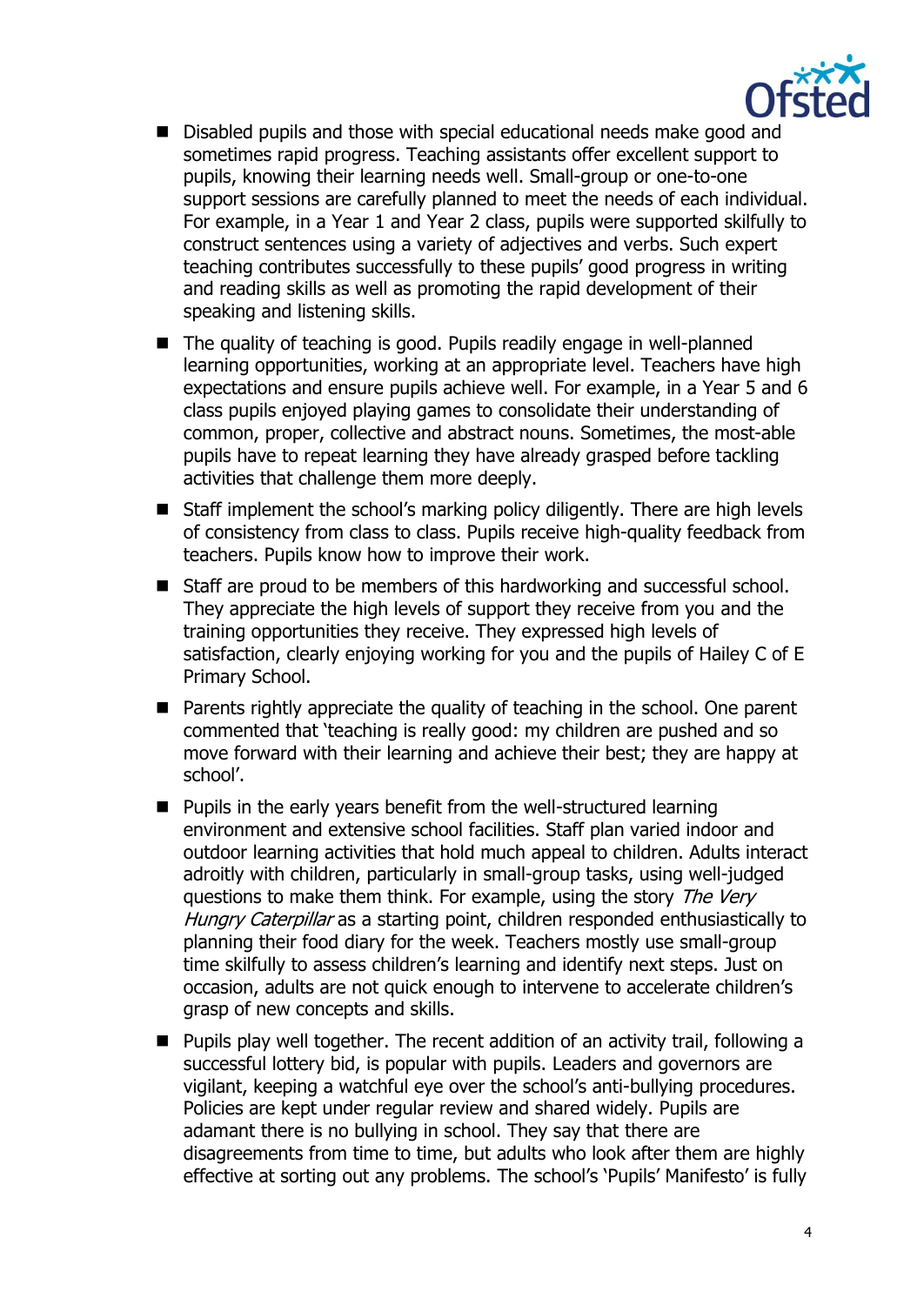

understood and pupils are proud that they know what is expected. They can quote the school's expectations and know they should 'always have a positive mental attitude'.

- **Pupils have very positive attitudes to learning. They listen well and are** quick to organise themselves and get started. Pupils show high levels of engagement and they thrive on learning new things. For example, Key Stage 2 pupils enjoyed learning a new mathematical word, 'commutative', revelling in the opportunity to test out their parents' knowledge when they returned home! Just on occasion, they can become overly chatty, taking a little while to settle back to the job in hand.
- Since the previous inspection, attendance has risen further and is now high. Pupils enjoy school and appreciate the wide range of opportunities they receive. In particular, they love the wide variety of sporting opportunities, including the opportunity to represent school teams in competitive events.
- The curriculum is planned well, with rich cultural experiences threaded throughout. School trips, productions, visitors to school and special focused weeks all provide pupils with memorable learning experiences. Cultural learning opportunities during the school's 'One World Week' and the Christmas production 'It takes a Village…' have broadened pupils' horizons effectively.
- The school website meets statutory requirements and provides a wealth of useful documentation for parents. You are meticulous in ensuring information published is current and fully reflects the high standards seen in the school. For example, spending plans for additional funding are comprehensive and evaluated in depth. Published material available to parents reflects the school's ethos and values well.
- **Parents are generally positive, many expressing high levels of praise for the** school. Parents noted the good progress their children are making, how happy their children are to attend and the school's high-quality leadership. However, a very small minority of parents expressed concerns such as the amount of homework or the provision for pupils with special educational needs. During the inspection, there was no evidence to substantiate these views. The inspector found that leaders have taken appropriate action to engage parents fully in the life of the school. The recent event to share the school's new homework procedures is just one example of where this has been the case.

#### **Next steps for the school**

Leaders and governors should ensure that:

 $\blacksquare$  in early years, adults take every opportunity to use their skills and expertise to advance learning when children are engaged in work or play